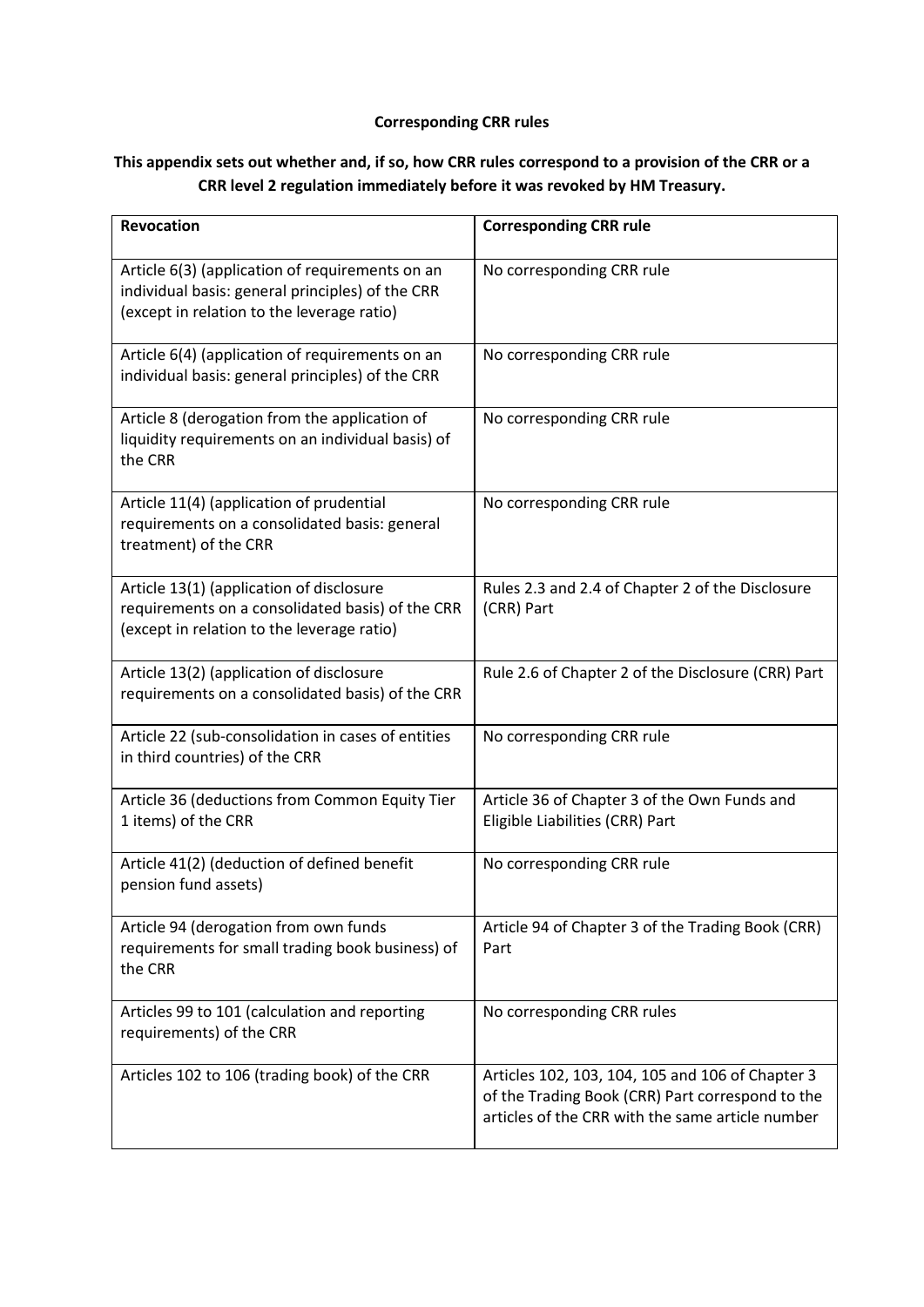| Article 128 (risk weights: items associated with<br>particular high risk) of the CRR                                                                                          | Article 128 of Chapter 3 of the Standardised<br>Approach and Internal Ratings Based Approach to<br>Credit Risk (CRR) Part |
|-------------------------------------------------------------------------------------------------------------------------------------------------------------------------------|---------------------------------------------------------------------------------------------------------------------------|
| Article 132 (exposures in the form of units or<br>shares in collective investment undertakings) of<br>the CRR                                                                 | Article 132 of Chapter 3 of the Standardised<br>Approach and Internal Ratings Based Approach to<br>Credit Risk (CRR) Part |
| Article 132a (risk weights: approaches for<br>calculating risk-weighted exposure amounts of<br>collective investment undertakings) of the CRR                                 | No corresponding CRR rule <sup>1</sup>                                                                                    |
| Article 152 (internal ratings-based approach to<br>credit risk: treatment of exposures in the form of<br>units or shares in collective investment<br>undertakings) of the CRR | Article 152 of Chapter 3 of the Standardised<br>Approach and Internal Ratings Based Approach to<br>Credit Risk (CRR) Part |
| Article 158 (internal ratings-based approach to<br>credit risk: treatment by exposure type) of the<br><b>CRR</b>                                                              | Article 158 of Chapter 3 of the Standardised<br>Approach and Internal Ratings Based Approach to<br>Credit Risk (CRR) Part |
| Article 272(5) (definition of "risk position" for the<br>purposes of Chapter 6 of Title II of Part Three and<br>Title VI of Part Three) of the CRR                            | No corresponding CRR rule                                                                                                 |
| Article 272(6) (definition of "hedging set" for the<br>purposes of Chapter 6 of Title II of Part Three and<br>Title VI of Part Three) of the CRR                              | Rule 1.2(1) of Chapter 1 of the Counterparty<br>Credit Risk (CRR) Part                                                    |
| Article 272(8) (definition of "margin threshold"<br>for the purposes of Chapter 6 of Title II of Part<br>Three and Title VI of Part Three) of the CRR                         | Rule 1.2(3) of Chapter 1 of the Counterparty<br>Credit Risk (CRR) Part                                                    |
| Article 272(12) (definition of "current market<br>value" for the purposes of Chapter 6 of Title II of<br>Part Three and Title VI of Part Three) of the CRR                    | Rule 1.2(4) of Chapter 1 of the Counterparty<br>Credit Risk (CRR) Part                                                    |
| Article 272(26) (definition of "payment leg" for<br>the purposes of Chapter 6 of Title II of Part Three<br>and Title VI of Part Three) of the CRR                             | Rule 1.2(6) of Chapter 1 of the Counterparty<br>Credit Risk (CRR) Part                                                    |
| Article 273 (methods for calculating the exposure<br>value) of the CRR                                                                                                        | Article 273 of Chapter 3 of the Counterparty<br>Credit Risk (CRR) Part                                                    |
| Article 274 (mark-to-market method) of the CRR                                                                                                                                | No corresponding CRR rule <sup>2</sup>                                                                                    |

<sup>1</sup> Article 132a of Chapter 3 of the Standardised Approach and Internal Ratings Based Approach to Credit Risk (CRR) Part is not sufficiently similar to be a corresponding CRR rule.

**.** 

<sup>2</sup> Article 274 of Chapter 3 of the Counterparty Credit Risk (CRR) Part is not sufficiently similar to be a corresponding CRR rule.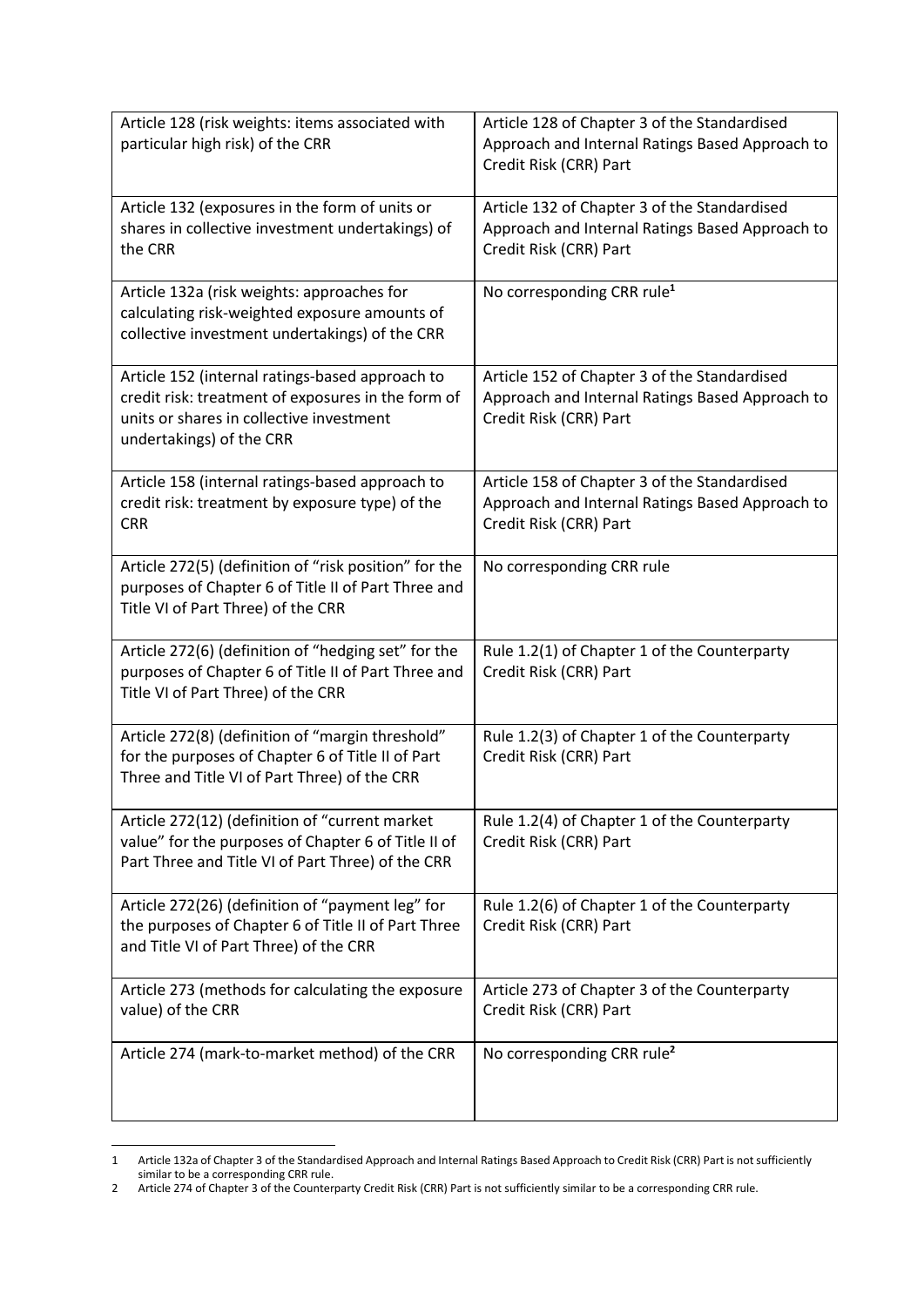| Article 275 (original exposure method) of the CRR                                                                                          | No corresponding CRR rule <sup>3</sup>                                                                                                                                                                                                                                                                                                                      |
|--------------------------------------------------------------------------------------------------------------------------------------------|-------------------------------------------------------------------------------------------------------------------------------------------------------------------------------------------------------------------------------------------------------------------------------------------------------------------------------------------------------------|
| Articles 276 to 282 (standardised method) of the<br><b>CRR</b>                                                                             | No corresponding CRR rules <sup>4</sup>                                                                                                                                                                                                                                                                                                                     |
| Articles 300 to 311 (own funds requirements for<br>exposures to a central counterparty) of the CRR                                         | Rule 1.3 of Chapter 1 of the Counterparty Credit<br>Risk (CRR) Part corresponds to Article 300 of the<br><b>CRR</b><br>Articles 301 to 311 of Chapter 3 of the<br>Counterparty Credit Risk (CRR) Part correspond<br>to the articles of the CRR with the same article<br>number                                                                              |
| Article 316 (basic indicator approach to own<br>funds requirements for operational risk: relevant<br>indicator) of the CRR                 | Article 316 of Chapter 3 of the Operational Risk<br>(CRR) Part                                                                                                                                                                                                                                                                                              |
| Article 385 (alternative to using CVA methods to<br>calculating own funds requirements for credit<br>valuation adjustment risk) of the CRR | Article 385 of Chapter 3 of the Credit Valuation<br>Adjustment Risk (CRR) Part                                                                                                                                                                                                                                                                              |
| Article 387 to 390 (large exposures) of the CRR                                                                                            | Rule 3.3 of Chapter 3 of the Large Exposures<br>(CRR) Part corresponds to Article 387 of the CRR<br>No corresponding CRR rule for Article 388<br>Rule 1.2(a) of Chapter 1 of the Large Exposures<br>(CRR) Part corresponds to Article 389 of the CRR<br>Article 390 of Chapter 4 of the Large Exposures<br>(CRR) Part corresponds to Article 390 of the CRR |
| Article 391 first paragraph (definition of an<br>institution for large exposures purposes) of the<br><b>CRR</b>                            | Rule 1.3 of Chapter 1 of the Large Exposures<br>(CRR) Part                                                                                                                                                                                                                                                                                                  |
| Articles 392 to 403 (large exposures) of the CRR                                                                                           | Rule 1.2(b) of Chapter 1 of the Large Exposures<br>(CRR) Part corresponds to Article 392 of the CRR<br>Articles 393 to 403 of Chapter 4 of the Large<br>Exposures (CRR) Part correspond to correspond<br>to the articles of the CRR with the same article<br>number                                                                                         |

**.** 

<sup>3</sup> Article 275 of Chapter 3 of the Counterparty Credit Risk (CRR) Part is not sufficiently similar to be a corresponding CRR rule.

<sup>4</sup> Articles 276 to 282 of Chapter 3 of the Counterparty Credit Risk (CRR) Part are not sufficiently similar to be a corresponding CRR rules.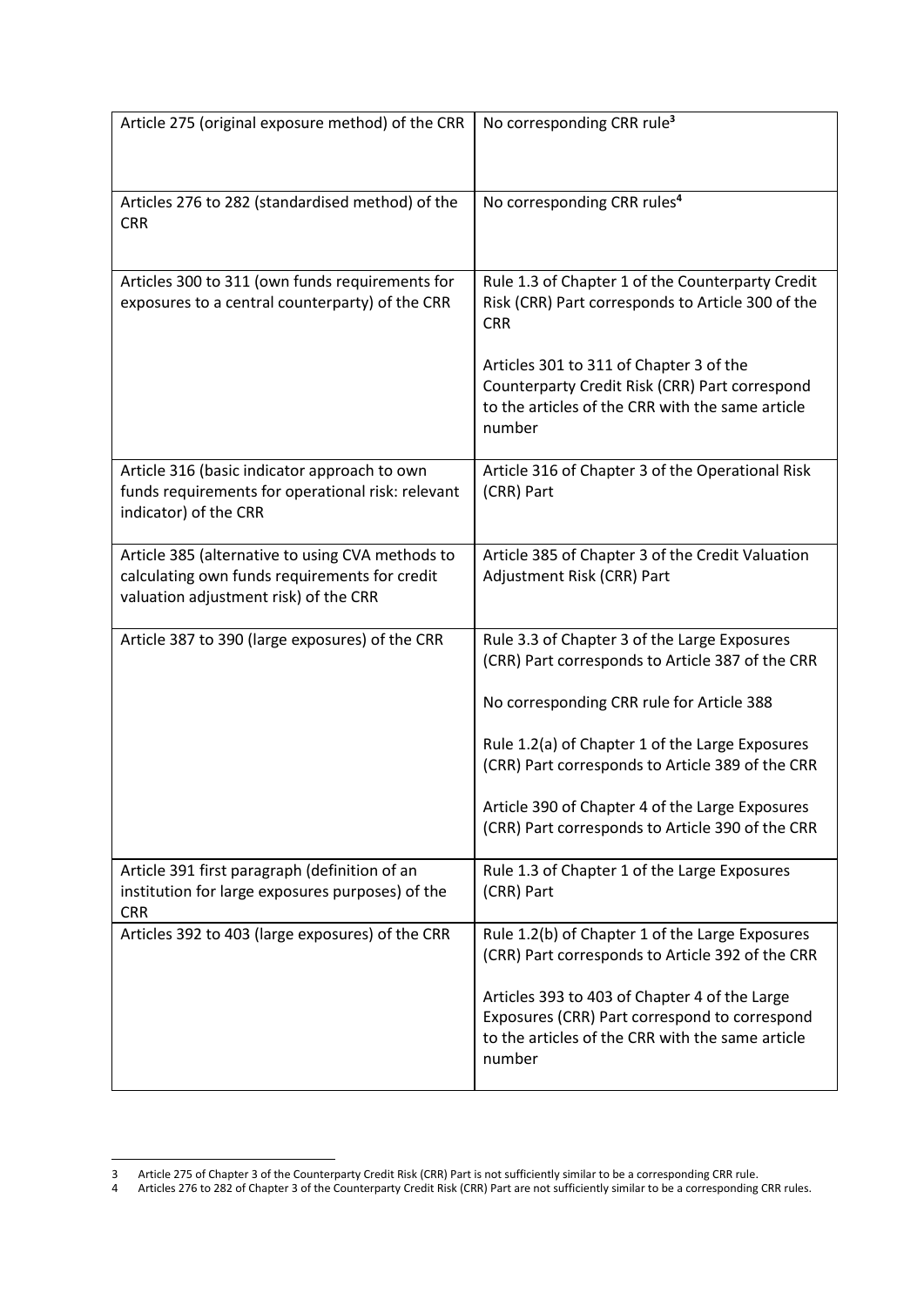| Articles 411 to 428 (liquidity) of the CRR                                                                                                                                                                                                                                                                                        | Articles 411 to 425, 427 and 428 of Chapter 4 of<br>the Liquidity (CRR) Part correspond to the articles<br>of the CRR with the same article number<br>No corresponding CRR rule for Article 426                                                                                                                                                                 |
|-----------------------------------------------------------------------------------------------------------------------------------------------------------------------------------------------------------------------------------------------------------------------------------------------------------------------------------|-----------------------------------------------------------------------------------------------------------------------------------------------------------------------------------------------------------------------------------------------------------------------------------------------------------------------------------------------------------------|
| Articles 430(7) and 430b (reporting<br>requirements) of the CRR                                                                                                                                                                                                                                                                   | No corresponding CRR rules <sup>5</sup>                                                                                                                                                                                                                                                                                                                         |
| Articles 431 to 450 and 452 to 455 (disclosure by<br>institutions) of the CRR                                                                                                                                                                                                                                                     | Articles 431 to 433, 433a(3), 434 to 446, 447(h),<br>448 to 450 and 452 to 455 of Chapter 4 of the<br>Disclosure (CRR) Part correspond to the articles<br>of the CRR with the same article number                                                                                                                                                               |
| Article 460 (Treasury power to make regulations:<br>liquidity) of the CRR                                                                                                                                                                                                                                                         | No corresponding CRR rule                                                                                                                                                                                                                                                                                                                                       |
| Article 469 (transitional provisions: deductions<br>from Common Equity Tier 1 items) of the CRR                                                                                                                                                                                                                                   | No corresponding CRR rule                                                                                                                                                                                                                                                                                                                                       |
| Article 492 (transitional provisions for disclosure<br>of own funds) of the CRR                                                                                                                                                                                                                                                   | No corresponding CRR rule                                                                                                                                                                                                                                                                                                                                       |
| Article 493 (transitional provisions for large<br>exposures) of the CRR                                                                                                                                                                                                                                                           | No corresponding CRR rule                                                                                                                                                                                                                                                                                                                                       |
| Article 501b (derogation from reporting<br>requirements in Article 430) of the CRR                                                                                                                                                                                                                                                | No corresponding CRR rule                                                                                                                                                                                                                                                                                                                                       |
| Commission Delegated Regulation (EU) 2015/61<br>of 10th October 2014 to supplement Regulation<br>(EU) No 575/2013 of the European Parliament<br>and Council with regard to liquidity coverage<br>requirement for Credit Institutions.                                                                                             | Articles 1 to 15, 17 to 35, 37 and Annexes I and II<br>of Chapter 2 of the Liquidity Coverage Ratio (CRR)<br>Part correspond to the articles and annexes of<br>Commission Delegated Regulation (EU) 2015/61<br>with the same article and annex number<br>No corresponding CRR rule for Articles 38 and 39<br>of Commission Delegated Regulation (EU)<br>2015/61 |
| Commission Implementing Regulation (EU)<br>2015/233 of 13 February 2015 laying down<br>implementing technical standards with regard to<br>currencies in which there is an extremely narrow<br>definition of central bank eligibility pursuant to<br>Regulation (EU) No 575/2013 of the European<br>Parliament and of the Council. | No corresponding CRR rules                                                                                                                                                                                                                                                                                                                                      |

**<sup>.</sup>** 5 Article 430 of Chapter 4 of the Reporting (CRR) Part not sufficiently similar to article 430(7) to be a corresponding CRR rule.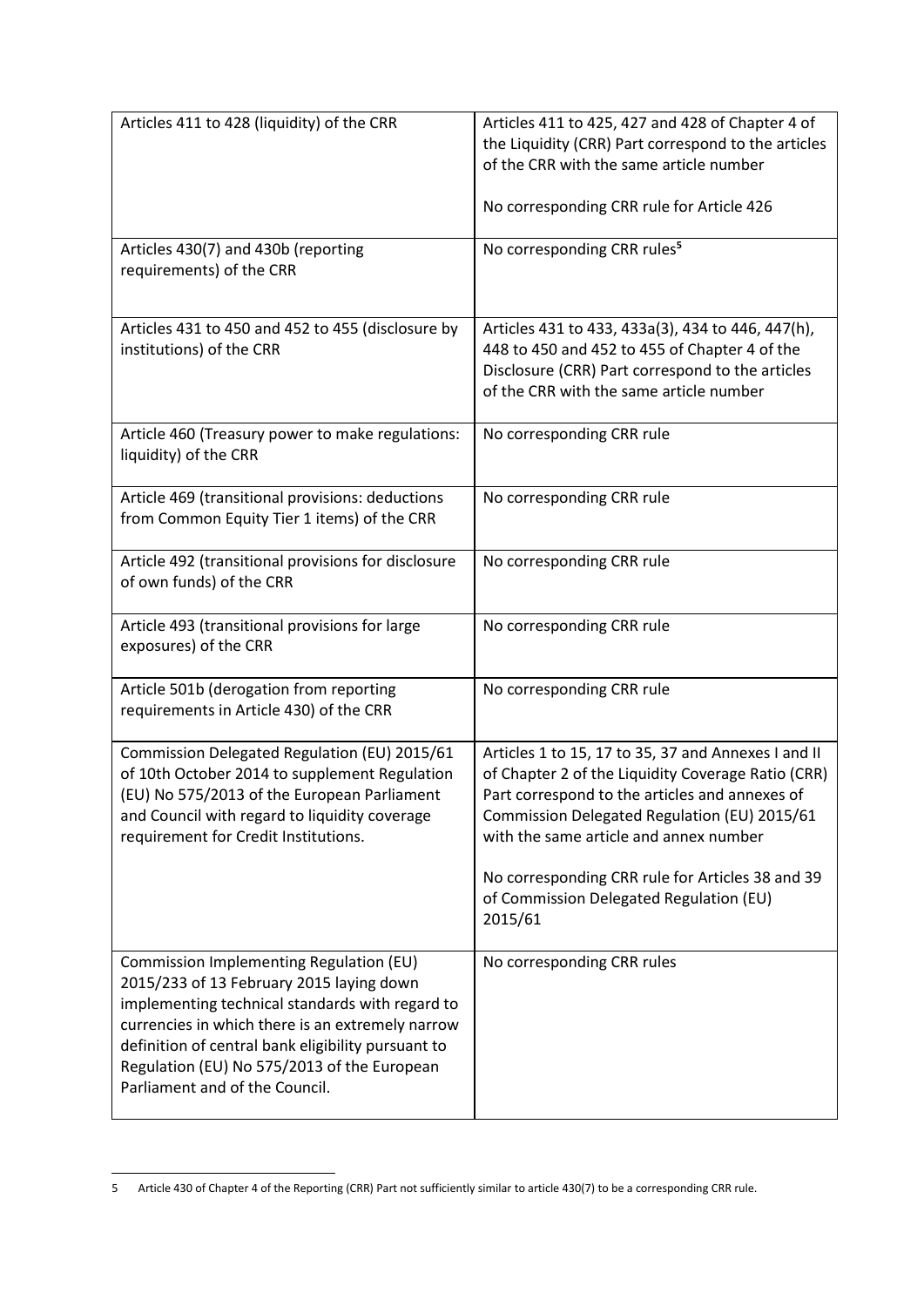| Commission Implementing Regulation (EU)<br>2015/2344 of 15 December 2015 laying down<br>implementing technical standards with regard to<br>currencies with constraints on the availability of<br>liquid assets in accordance with Regulation (EU)<br>No 575/2013 of the European Parliament and of<br>the Council.                                                                                       | No corresponding CRR rules                                                                                                                                                                                                                                                                                  |
|----------------------------------------------------------------------------------------------------------------------------------------------------------------------------------------------------------------------------------------------------------------------------------------------------------------------------------------------------------------------------------------------------------|-------------------------------------------------------------------------------------------------------------------------------------------------------------------------------------------------------------------------------------------------------------------------------------------------------------|
| Commission Delegated Regulation (EU) 2016/709<br>of 26 January 2016 supplementing Regulation<br>(EU) No 575/2013 of the European Parliament<br>and of the Council with regard to regulatory<br>technical standards specifying the conditions for<br>the application of the derogations concerning<br>currencies with constraints on the availability of<br>liquid assets.                                | Articles 1 and 3 to 6 of Chapter 3 of the Liquidity<br>Coverage Ratio (CRR) Part correspond to the<br>articles of Commission Delegated Regulation (EU)<br>2016/709 with the same article number<br>No corresponding CRR rule for articles 2, 7 and 8<br>of Commission Delegated Regulation (EU)<br>2016/709 |
| Commission Delegated Regulation (EU) 2017/208<br>of 31 October 2016 supplementing Regulation<br>(EU) No 575/2013 of the European Parliament<br>and of the Council with regard to regulatory<br>technical standards for additional liquidity<br>outflows corresponding to collateral needs<br>resulting from the impact of an adverse market<br>scenario on an institution's derivatives<br>transactions. | Articles 1 and 2 of Chapter 4 of the Liquidity<br>Coverage Ratio (CRR) Part correspond to the<br>articles of Commission Delegated Regulation (EU)<br>2017/208 with the same article number<br>No corresponding CRR for Article 3 of<br>Commission Delegated Regulation (EU) 2017/208                        |
| Part 2 (PRA) of Commission Implementing<br>Regulation (EU) No 1423/2013 of 20 December<br>2013 laying down implementing technical<br>standards with regard to disclosure of own funds<br>requirements for institutions according to<br>Regulation (EU) No 575/2013 of the European<br>Parliament and of the Council.                                                                                     | No corresponding CRR rules                                                                                                                                                                                                                                                                                  |
| Part 2 (PRA) of Commission Implementing<br>Regulation (EU) No 680/2014 of 16 April 2014<br>laying down implementing technical standards<br>with regard to supervisory reporting of<br>institutions according to Regulation (EU) No<br>575/2013 of the European Parliament and of the<br>Council.                                                                                                         | No corresponding CRR rules                                                                                                                                                                                                                                                                                  |
| Part 2 (PRA) of Commission Implementing<br>Regulation (EU) No 1030/2014 of 29 September<br>2014 laying down implementing technical<br>standards with regard to the uniform formats and<br>date for the disclosure of the values used to<br>identify global systemically important institutions<br>according to Regulation (EU) No 575/2013 of the<br>European Parliament and of the Council.             | No corresponding CRR rules                                                                                                                                                                                                                                                                                  |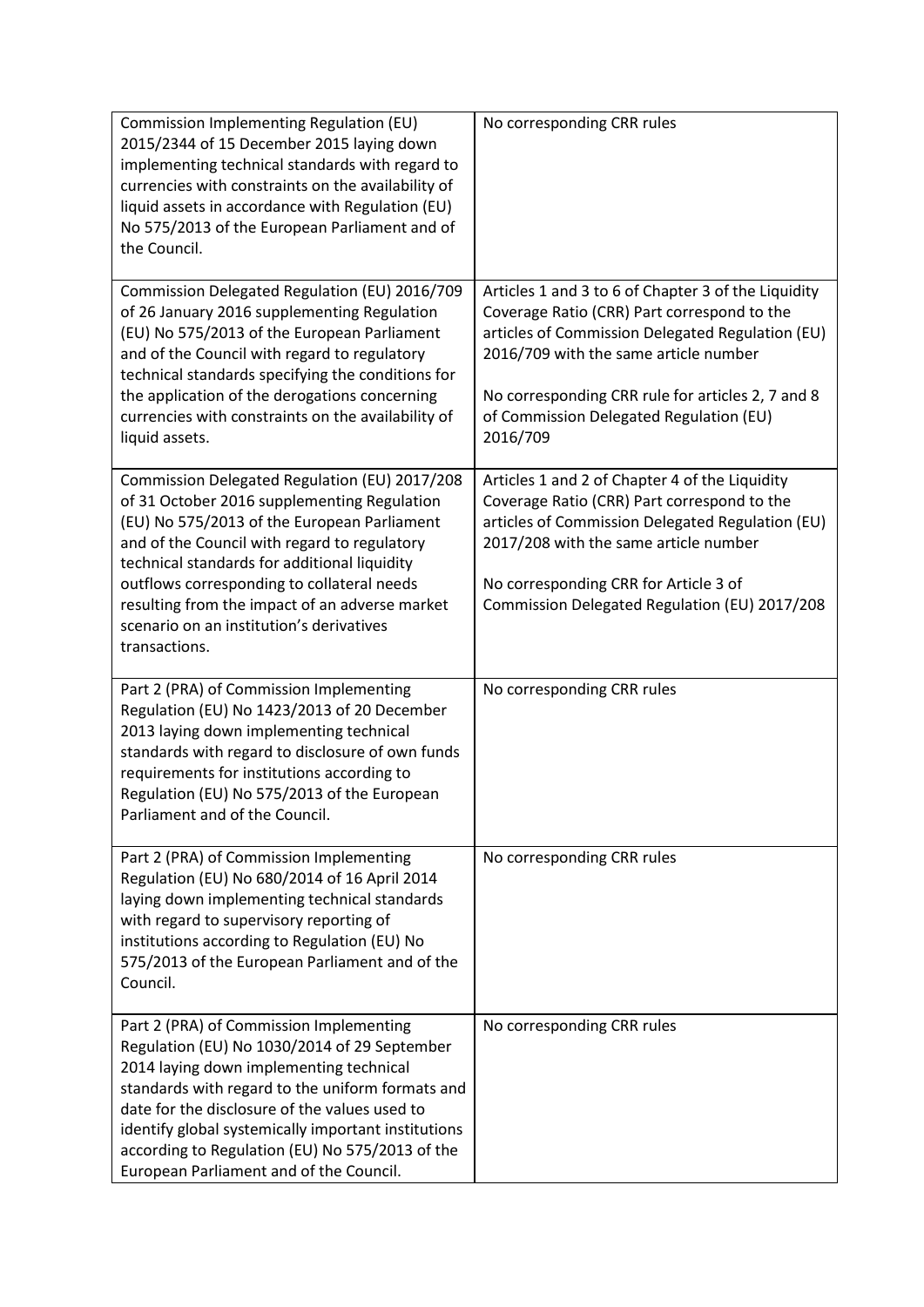| Part 2 (PRA) of Commission Delegated Regulation<br>(EU) No 1187/2014 of 2 October 2014<br>supplementing Regulation (EU) No 575/2013 of<br>the European Parliament and of the Council as<br>regards regulatory technical standards for<br>determining the overall exposure to a client or a<br>group of connected clients in respect of<br>transactions with underlying assets                                         | Articles 1 and 3 to 7 of Chapter 5 of the Large<br>Exposures (CRR) Part correspond to the articles of<br>Part 2 (PRA) of Commission Delegated Regulation<br>(EU) No 1187/2014 with the same article number<br>Rule 1.4 of Chapter 1 of the Large Exposures<br>(CRR) Part corresponds to Article 2 of Part 2 (PRA)<br>of Commission Delegated Regulation (EU) No<br>1187/2014<br>No corresponding CRR rule for Article 8 of Part 2<br>(PRA) of Commission Delegated Regulation (EU)<br>No 1187/2014 |
|-----------------------------------------------------------------------------------------------------------------------------------------------------------------------------------------------------------------------------------------------------------------------------------------------------------------------------------------------------------------------------------------------------------------------|----------------------------------------------------------------------------------------------------------------------------------------------------------------------------------------------------------------------------------------------------------------------------------------------------------------------------------------------------------------------------------------------------------------------------------------------------------------------------------------------------|
| Part 2 (PRA) of Commission Delegated Regulation<br>(EU) 2015/585 of 18 December 2014<br>supplementing Regulation (EU) No 575/2013 of<br>the European Parliament and of the Council with<br>regard to regulatory technical standards for the<br>specification of margin periods of risk.                                                                                                                               | No corresponding CRR rules                                                                                                                                                                                                                                                                                                                                                                                                                                                                         |
| Part 2 (PRA) of Commission Delegated Regulation<br>(EU) 2015/1555 of 28 May 2015 supplementing<br>Regulation (EU) No 575/2013 of the European<br>Parliament and of the Council with regard to<br>regulatory technical standards for the disclosure<br>of information in relation to the compliance of<br>institutions with the requirement for a<br>countercyclical capital buffer in accordance with<br>Article 440. | No corresponding CRR rules                                                                                                                                                                                                                                                                                                                                                                                                                                                                         |
| Part 2 (PRA) of Commission Delegated Regulation<br>(EU) 2016/101 of 26 October 2015<br>supplementing Regulation (EU) No 575/2013 of<br>the European Parliament and of the Council with<br>regard to regulatory technical standards for<br>prudent valuation under Article 105(14).                                                                                                                                    | Articles 1 to 19 and the Annex of Chapter 4 of the<br>Trading Book (CRR) Part correspond to the<br>articles and annex of Part 2 (PRA) of Commission<br>Delegated Regulation (EU) 2016/101 with the<br>same article and annex number<br>No corresponding CRR rule for Article 20 of Part 2<br>(PRA) of Commission Delegated Regulation (EU)<br>2016/101                                                                                                                                             |
| Part 2 (PRA) of Commission Delegated Regulation<br>(EU) 2017/2295 of 4 September 2017<br>supplementing Regulation (EU) No 575/2013 of<br>the European Parliament and of the Council with<br>regard to regulatory technical standards for<br>disclosure of encumbered and unencumbered<br>assets.                                                                                                                      | No corresponding CRR rules                                                                                                                                                                                                                                                                                                                                                                                                                                                                         |